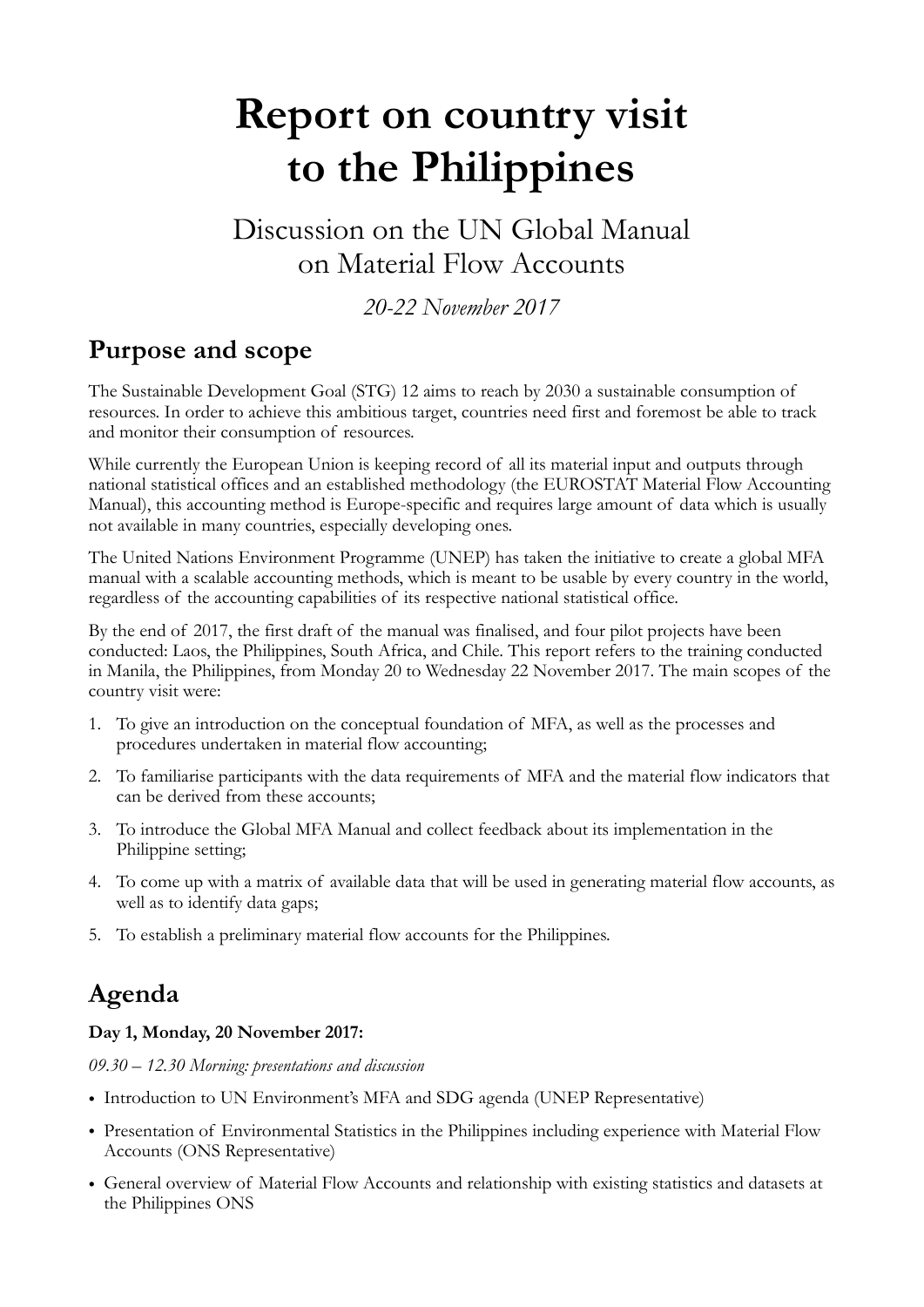*14.00 – 17.00 Afternoon: hands-on session based on the draft manual and available national statistical datasets to establish a preliminary account and to provide feedback on practicability of the draft manual in the Philippine context* 

- Domestic extraction of biomass accounts (requires representatives from environmental statistics, agricultural statistics, forestry statistics and fishery statistics)
- Domestic extraction of fossil fuels (requires representatives from environmental statistics and energy statistics)

#### **Day 2, Tuesday, 21 November 2017:**

*09.30 – 12.30 Morning: hands-on session based on the draft manual and available national statistical datasets to establish a preliminary account and to provide feedback on practicability of the draft manual in the Philippine context.*

- Domestic extraction of metal ores (requires representatives from environmental statistics and mining and querying statistics)
- Domestic extraction of non-metallic minerals (requires representatives from environmental statistics and mining and querying statistics)

*14.00 – 17.00 Afternoon: hands-on workshop based on the draft manual and available national statistical datasets to establish a preliminary account and to provide feedback on practicability of the draft manual in the Philippine context. Followed by presentation and discussion.*

- Imports and exports of materials (requires representatives from environmental statistics and trade statistics)
- Material flow accounting headline indicators and their policy use

#### **Day 3, Wednesday, 22 November 2017:**

*09.30 – 12.30 Morning: hands-on workshop based on the draft manual and available national statistical datasets to establish a preliminary account and to provide feedback on practicability of the draft manual in the Philippine context.*

- Emission and waste flows (requires representatives from environmental statistics)
- Establishing a material flow balance to create coherence across datasets (requires representatives from environmental statistics)

*14.00 – 17.00 Afternoon: presentation and roundtable discussion.*

- Material footprint accounts and material stock accounts (requires representatives from environmental statistics and input-output statistics)
- Assessment of overall progress during the workshop and discussion of open issues that require further support and capacity strengthening
- Assessment of preparedness of Philippines ONS to report progress for SDG targets 8.4 (Improve progressively, through 2030, global resource efficiency in consumption and production and endeavour to decouple economic growth from environmental degradation), 12.2 (By 2030, achieve the sustainable management and efficient use of natural resources), and 12.5 (By 2030, substantially reduce waste generation through prevention, reduction, recycling and reuse)
- Wrap-up and feedback round

### **Outcomes**

This first attempt to introduce the MFA manual in the Philippines proved to be constructive for both Filipino statisticians and UN representatives. The first ones received an introduction to a methodology that is well established in Europe, and that will permit the country to achieve STG 12, while the latter